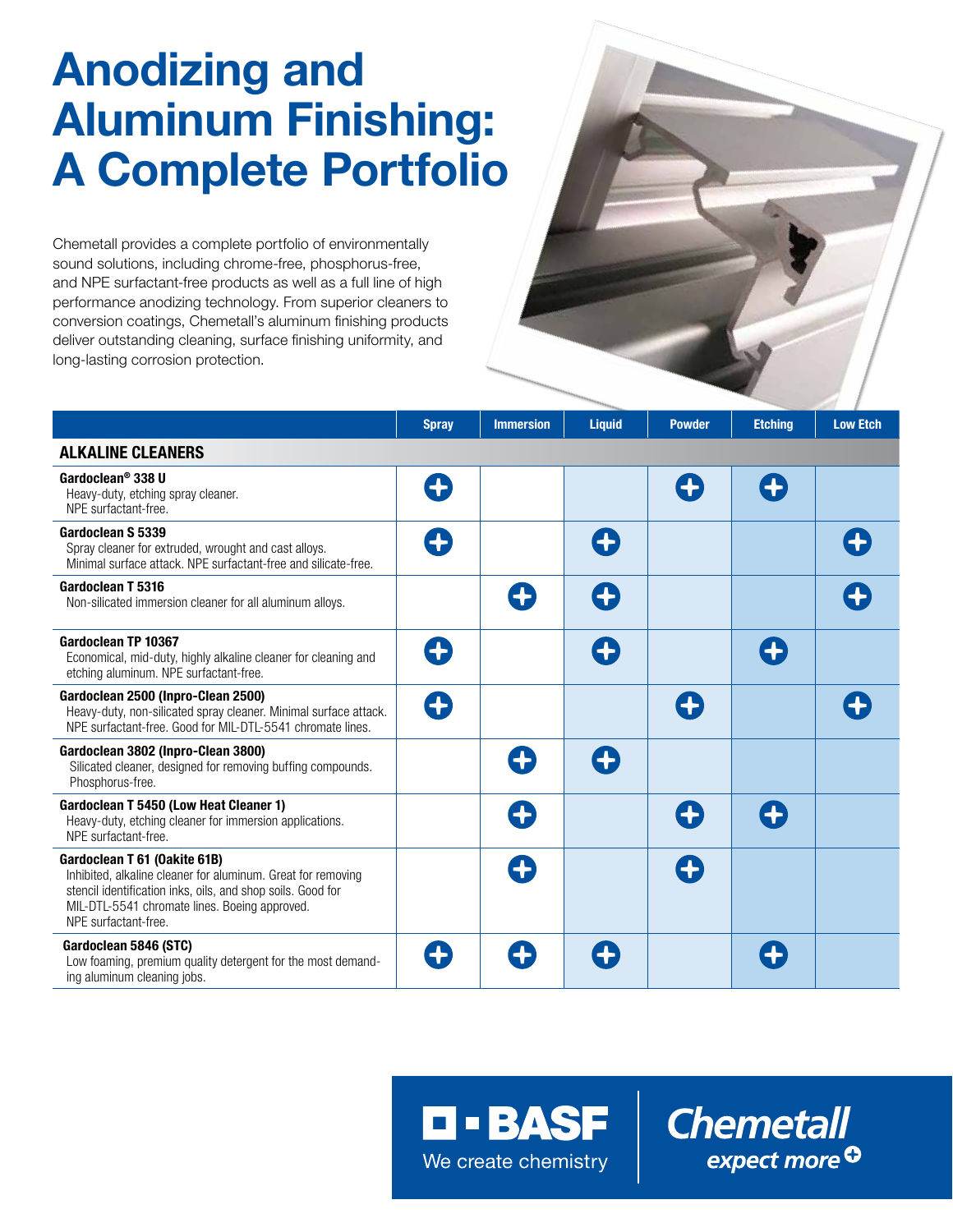|                                                                                                                                              | <b>Spray</b> | <b>Immersion</b> | <b>High Etch</b> | <b>Moderate Etch</b> |
|----------------------------------------------------------------------------------------------------------------------------------------------|--------------|------------------|------------------|----------------------|
| <b>ACIDIC CLEANERS</b>                                                                                                                       |              |                  |                  |                      |
| Gardobond A 4989 (Cryscoat 2147)<br>Acidic cleaner for spray applications. Lower etch rate than Gardacid P 4462/1.<br>NPE surfactant-free.   | G            |                  |                  |                      |
| Gardacid <sup>®</sup> P 4307<br>Highly concentrated acid, used to pickle aluminum.<br>NPE surfactant-free.                                   | G            | O                | Œ                |                      |
| Gardacid P 4462/1<br>Etching acidic cleaner for spray applications. Sulfuric-based.<br>NPE surfactant-free and phosphorus-free.              | G            |                  | Œ                |                      |
| Gardacid P 4298 (TecnoClean)<br>Specifically formulated to clean aluminum and its alloys for immersion applications.<br>NPE surfactant-free. |              | Ŧ                |                  |                      |

|                                                                                                                                                                                                   | <b>Powder</b> | <b>Liquid</b> |
|---------------------------------------------------------------------------------------------------------------------------------------------------------------------------------------------------|---------------|---------------|
| <b>ETCHANTS AND BRIGHTENERS</b>                                                                                                                                                                   |               |               |
| Gardacid B 4471<br>Electrolytic brightener for aluminum. This ready to use product creates<br>highly polished and reflective surfaces.                                                            |               |               |
| Gardo <sup>®</sup> Etch 8300/5<br>Long life additive for highly etched surfaces. Meets EURAS E6 specification.<br>May be used in conjunction with Oakite 160 and Oakite 360L.                     |               |               |
| Gardo Etch 8301<br>High aluminum complexing additive for very lightly etched surfaces. Meets EURAS EO specification.<br>May be used in conjunction with Oakite 160 and Oakite 360L.               |               |               |
| Gardo Etch 8315/8316<br>Two component, acid etch product which creates a decorative bright, yet matte finish<br>at lower temperatures, with less metal removal than conventional alkaline etches. |               |               |
| Gardoclean T 160 (Oakite 160)<br>Economical etch which produces a matte finish. A chelated product which will help<br>retard scale build up. Boeing and Lockheed Martin approved.                 |               |               |
| Gardoclean T 360 (Oakite 360L)<br>Convenient liquid formulation which combines uniform etching, with a<br>light cleaning action.                                                                  |               |               |



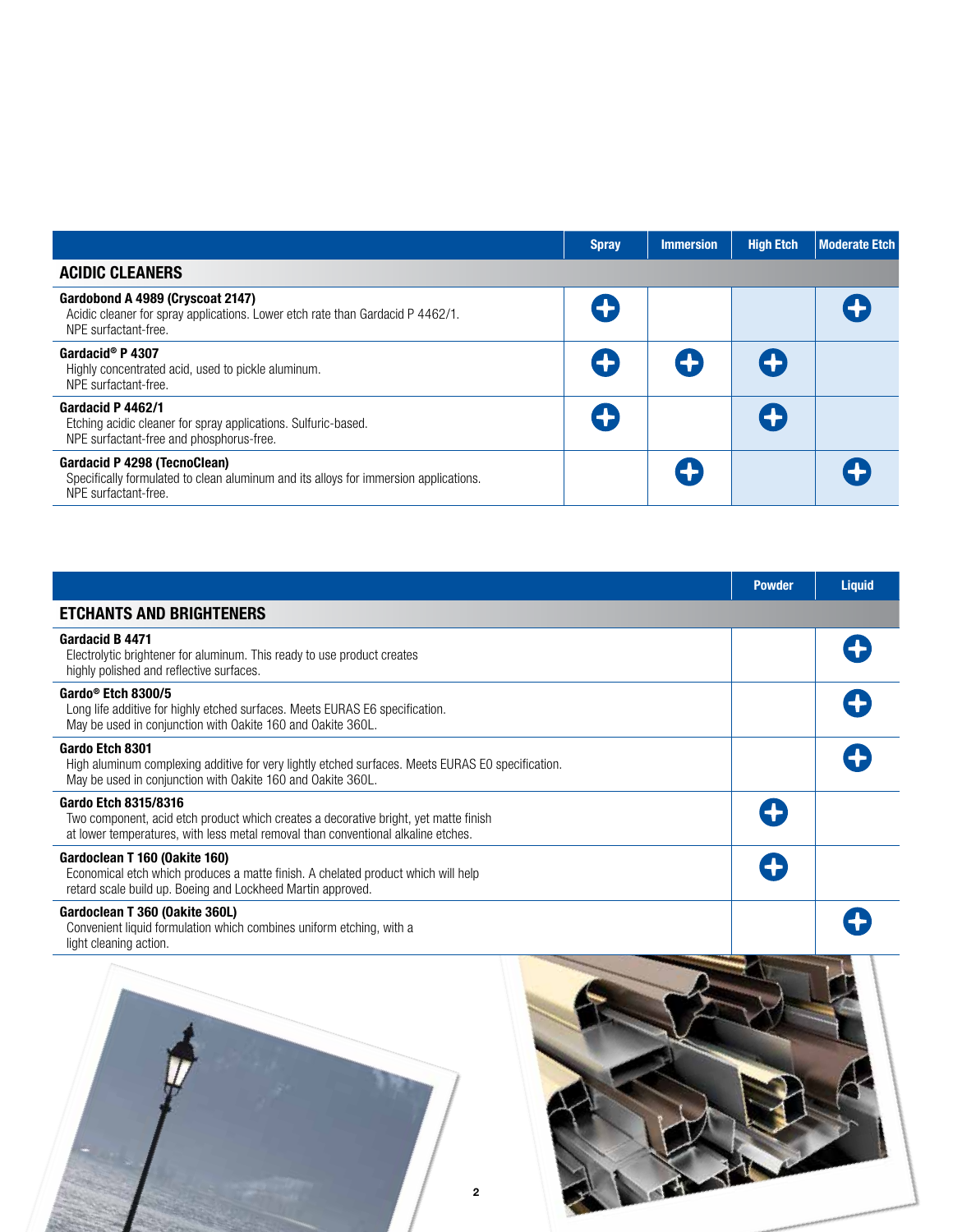|                                                                                                                  | <b>Chrome</b> | <b>Non-Chrome</b> |
|------------------------------------------------------------------------------------------------------------------|---------------|-------------------|
| <b>DEOXIDIZERS</b>                                                                                               |               |                   |
| Gardacid P 4589 (Deoxidizer 34L)<br>Liquid product, contains no fluoride.                                        |               |                   |
| Gardacid P 126 (Deoxidizer 126)<br>Premium iron-free product. Add to nitric, sulfuric and/or hydrofluoric acids. |               |                   |
| Gardacid P 4299 (Deoxidizer LNC)<br>Premium, iron-based liquid deoxidizer. Boeing and Lockheed Martin approved.  |               |                   |

|                                                                                                                                                  | <b>Chrome Phos</b> | Cr VI | Cr III |
|--------------------------------------------------------------------------------------------------------------------------------------------------|--------------------|-------|--------|
| <b>CHROME PRETREATMENTS</b>                                                                                                                      |                    |       |        |
| <b>CHEMEON® TCP-HF</b><br>Tri-chrome conversion coating. Meets MIL-DTL-5541F, Class 1A and Class 3 (Type II).<br>Applied via immersion or spray. |                    |       |        |
| <b>CHEMEON TCP-HF EPA</b><br>Additive used with TCP-HF and SP to enhance corrosion protection of copper bearing alloys.                          |                    |       |        |
| Gardobond C 25 (Chromicoat L 25)<br>Liquid chromate conversion coating. MIL-DTL-5541F approval. Meets Boeing BAC 5719.                           |                    |       |        |
| Gardobond C 640/645 (Permatreat 640/645)<br>Conventional chrome phosphate. Meets all AAMA specifications.                                        | Œ                  |       |        |

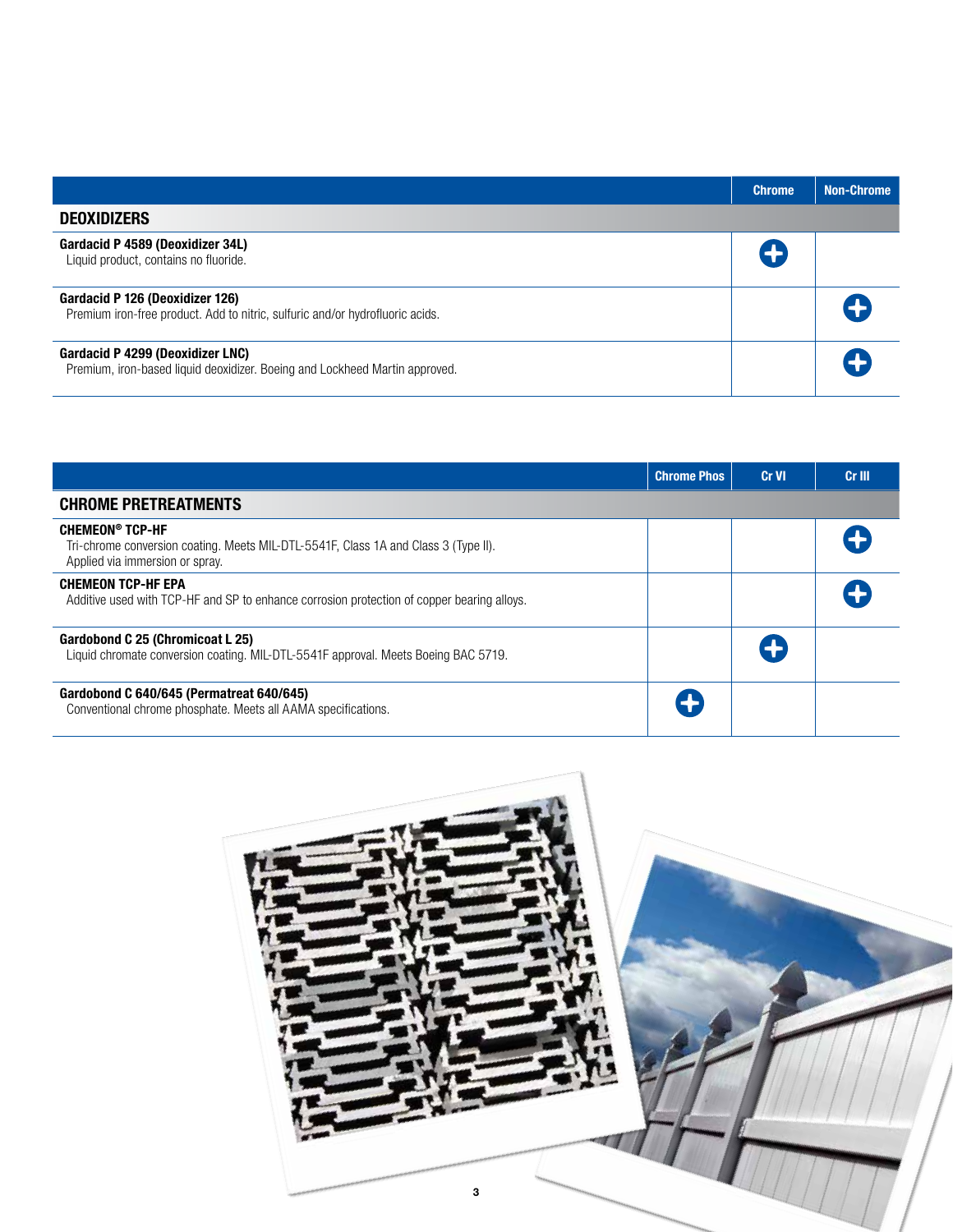|                                                                                                                                                                  | <b>Dried-In-Place</b> | <b>Rinsed</b> |
|------------------------------------------------------------------------------------------------------------------------------------------------------------------|-----------------------|---------------|
| <b>NON-CHROME PRETREATMENTS</b>                                                                                                                                  |                       |               |
| Gardobond® EPP<br>Zirconium and titanium based. Will also treat ferrous and zinc-coated substrates.<br>Can meet all AAMA specifications.                         |                       |               |
| Gardobond X 4650<br>Zirconium based. Lower rate of attack than Okemcoat 4500.<br>Can meet all AAMA specifications.                                               |                       |               |
| Gardobond X 4707<br>Zirconium/titanium based. Limited TACOM approval for MIL-DTL-5541.<br>Can meet AAMA specifications.                                          |                       |               |
| Gardobond X 4557 (Okemcoat 4500)<br>Zirconium-based. Higher etch rate - good for oxidized metal.<br>Can meet all AAMA specifications.                            |                       |               |
| Oxsilan <sup>®</sup> 9802<br>Phosphorus-free, silane based coating that's applied at ambient temperature.<br>Will also treat ferrous and zinc-coated substrates. |                       |               |

|                                                                                                                                      | <b>Powder</b> | <b>Liquid</b> |
|--------------------------------------------------------------------------------------------------------------------------------------|---------------|---------------|
| <b>ANODIZING ADDITIVES</b>                                                                                                           |               |               |
| <b>Gardobond Additive H 7525</b><br>Additive for anodizing at higher temperatures,<br>7XXX series alloys and high current densities. | 8             |               |
| <b>Gardobond Additive H 7525/2</b><br>Anti-fume, mist control.                                                                       |               |               |
| <b>Gardobond Additive H 7526</b><br>Additive for anodizing at higher temperatures,<br>7XXX series alloys and high current densities. |               |               |

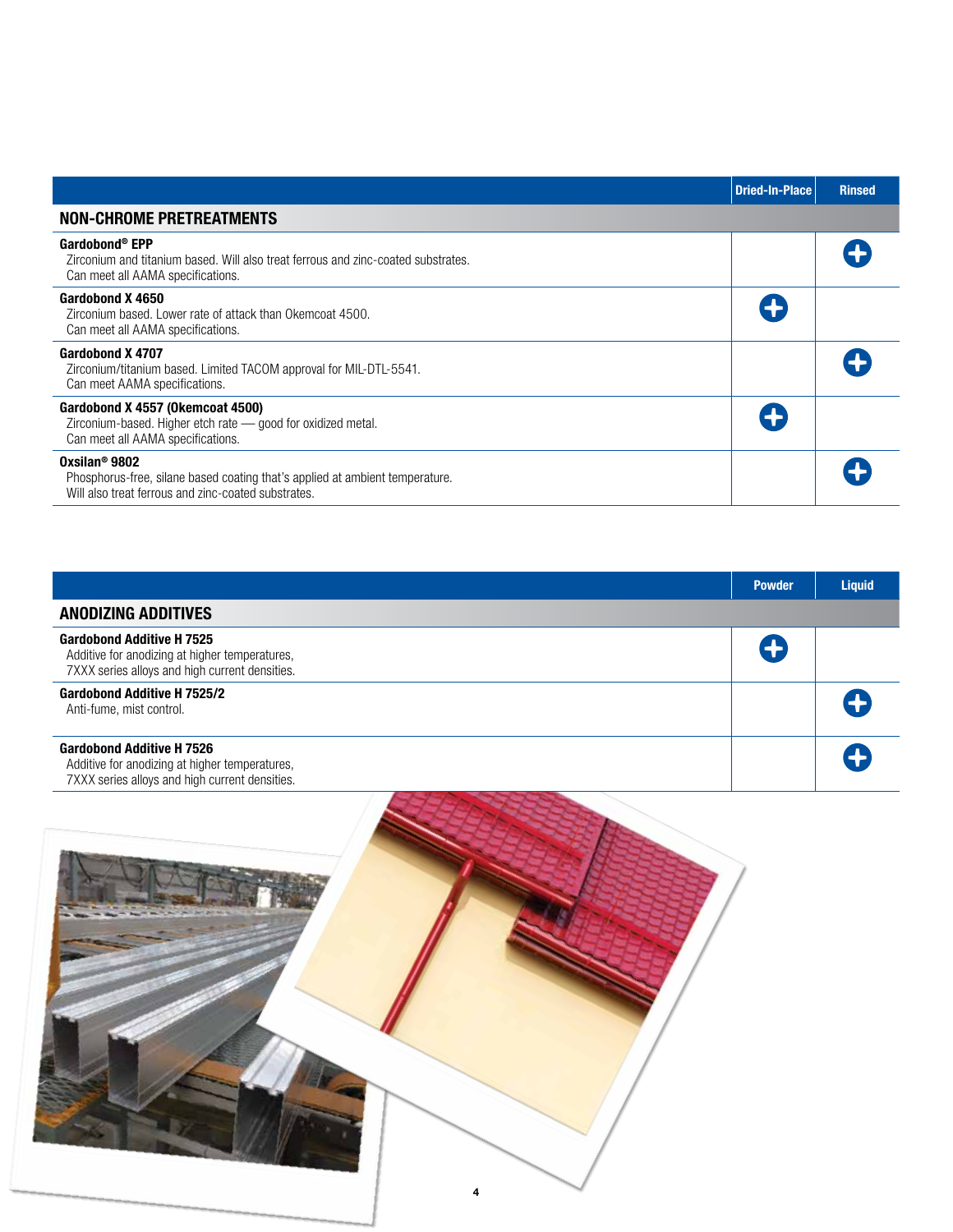|                                                                                                                                  | <b>Powder</b> | <b>Liquid</b> |
|----------------------------------------------------------------------------------------------------------------------------------|---------------|---------------|
| <b>COLORS AND SEALS</b>                                                                                                          |               |               |
| <b>Gardobond Additive H 7533</b><br>Surface tension reducer for hot sealing.                                                     |               |               |
| <b>Gardo Color 7720</b><br>Electroless, Iron Oxalate based, gold coloring additive. Produces a light Silver to light Brass tone. |               |               |
| <b>Gardo Color 7721</b><br>Dispersant and anti-oxidant for Tin Sulfate 2-step coloring.                                          |               |               |
| <b>Gardo Color 7722</b><br>Stabilizer for Tin Sulfate/Sulfuric based 2-step coloring.                                            |               |               |
| Gardo Color 7726<br>Tin additive with stabilizer. Iron containing. Used to achieve Bronze tones.                                 |               |               |
| Gardo Color 7727<br>Tin additive with stabilizer, Iron-free, Used to achieve Bronze tones.                                       |               |               |
| Gardo Seal 1947<br>Nickel based, cold seal. Specially designed for high production/high contamination plants.                    |               |               |
| Gardo Seal 1958<br>High performance hot seal additive to control blooming.                                                       |               |               |
| Gardo Seal 1999<br>Mid-temperature seal. Free of heavy metals.                                                                   |               |               |